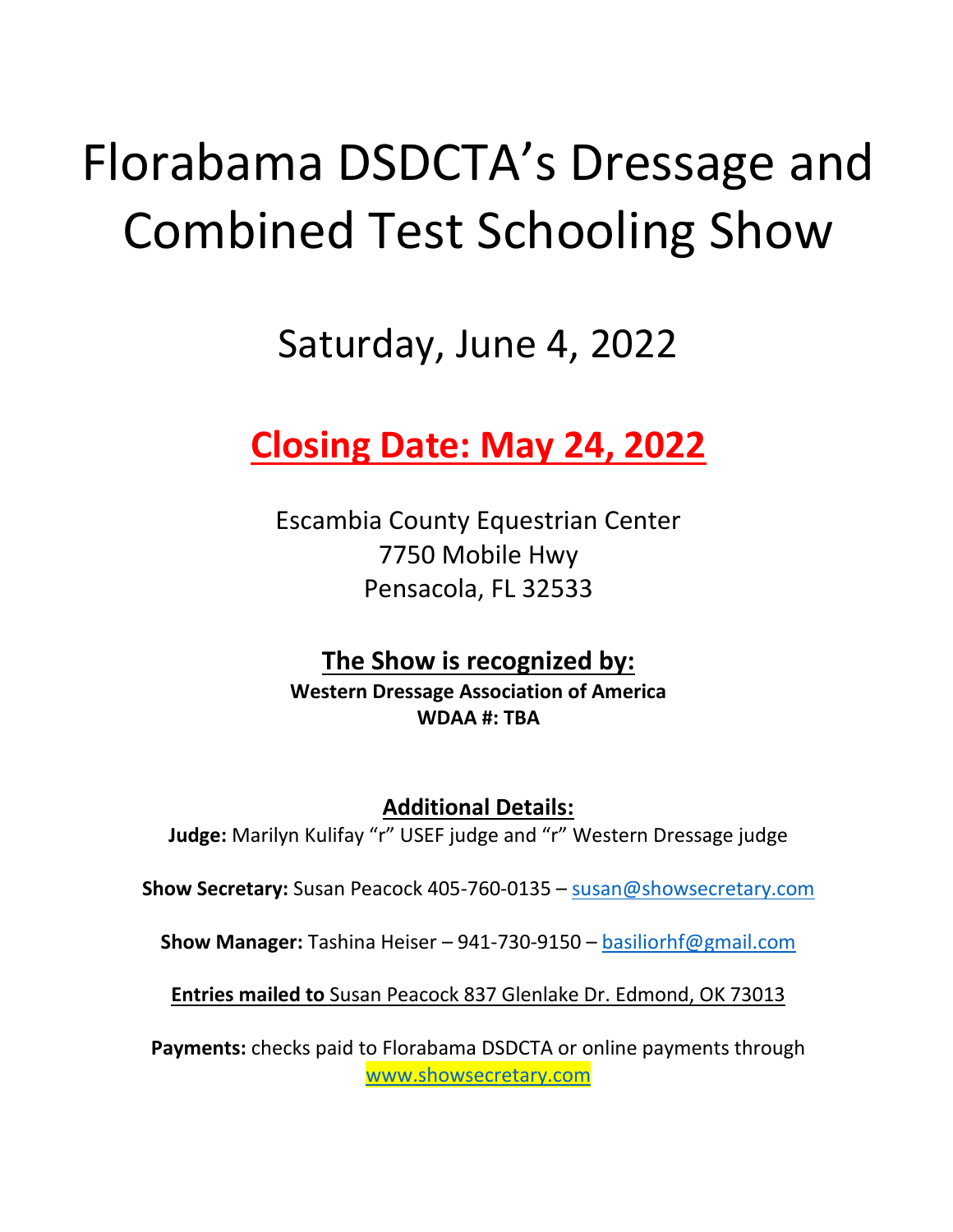| Class #         | <b>Class Name</b>                                                 | <b>Division</b>    | Fee     |
|-----------------|-------------------------------------------------------------------|--------------------|---------|
|                 | <b>Classical Dressage *** USDF/USEF Test***</b>                   |                    |         |
| IntroA          | <b>USDF Introductory Test A</b>                                   | JR/YR, AA, or Open | \$30.00 |
| <b>IntroB</b>   | <b>USDF Introductory Test B</b>                                   | JR/YR, AA, or Open | \$30.00 |
| IntroC          | <b>USDF Introductory Test C</b>                                   | JR/YR, AA, or Open | \$30.00 |
| TOC1            | <b>USDF Test of Choice</b>                                        | JR/YR, AA, or Open | \$30.00 |
| <b>MFTOC</b>    | USDF Musical Freestyle Test of Choice                             | JR/YR, AA, or Open | \$30.00 |
| T1              | <b>USEF Training Level Test 1</b>                                 | JR/YR, AA, or Open | \$30.00 |
| T <sub>2</sub>  | <b>USEF Training Level Test 2</b>                                 | JR/YR, AA, or Open | \$30.00 |
| T <sub>3</sub>  | <b>USEF Training Level Test 3</b>                                 | JR/YR, AA, or Open | \$30.00 |
| $1 - 1$         | USEF First Level Test 1                                           | JR/YR, AA, or Open | \$30.00 |
| $1 - 2$         | <b>USEF First Level Test 2</b>                                    | JR/YR, AA, or Open | \$30.00 |
| $1 - 3$         | <b>USEF First Level Test 3</b>                                    | JR/YR, AA, or Open | \$30.00 |
| $2 - 1$         | <b>USEF Second Level Test 1</b>                                   | JR/YR, AA, or Open | \$30.00 |
| $2 - 2$         | <b>USEF Second Level Test 2</b>                                   | JR/YR, AA, or Open | \$30.00 |
| $2 - 3$         | <b>USEF Second Level Test 3</b>                                   | JR/YR, AA, or Open | \$30.00 |
| $3 - 1$         | USEF Third Level Test 1                                           | JR/YR, AA, or Open | \$30.00 |
| $3 - 2$         | <b>USEF Third Level Test 2</b>                                    | JR/YR, AA, or Open | \$30.00 |
| $3 - 1$         | <b>USEF Third Level Test 3</b>                                    | JR/YR, AA, or Open | \$30.00 |
| $4 - 1$         | <b>USEF Fourth Level Test 1</b>                                   | JR/YR, AA, or Open | \$30.00 |
| $4 - 2$         | <b>USEF Fourth Level Test 2</b>                                   | JR/YR, AA, or Open | \$30.00 |
| $4 - 3$         | <b>USEF Fourth Level Test 3</b>                                   | JR/YR, AA, or Open | \$30.00 |
| <b>PSG</b>      | FEI Prix St. Georges                                              | JR/YR, AA, or Open | \$30.00 |
| $ 1\rangle$     | FEI Intermediate I                                                | JR/YR, AA, or Open | \$30.00 |
| 12              | FEI Intermediate II                                               | JR/YR, AA, or Open | \$30.00 |
| GP              | <b>FEI Grand Prix</b>                                             | JR/YR, AA, or Open | \$30.00 |
|                 | Western Dressage *** 2022 WDAA Test *** Test can be ridden gaited |                    |         |
| WI1             | Western Dressage Intro Test 1                                     | JR/YR, AA, or Open | \$30.00 |
| WI <sub>2</sub> | Western Dressage Intro Test 2                                     | JR/YR, AA, or Open | \$30.00 |
| WI3             | Western Dressage Intro Test 3                                     | JR/YR, AA, or Open | \$30.00 |
| WI4             | Western Dressage Intro Test 4                                     | JR/YR, AA, or Open | \$30.00 |
| WB1             | Western Dressage Basic Test 1                                     | JR/YR, AA, or Open | \$30.00 |
| WB <sub>2</sub> | Western Dressage Basic Test 2                                     | JR/YR, AA, or Open | \$30.00 |
| WB3             | Western Dressage Basic Test 3                                     | JR/YR, AA, or Open | \$30.00 |
| WB4             | Western Dressage Basic Test 4                                     | JR/YR, AA, or Open | \$30.00 |
| WL1             | Western Dressage Level 1                                          | JR/YR, AA, or Open | \$30.00 |
| WL <sub>2</sub> | Western Dressage Level 2                                          | JR/YR, AA, or Open | \$30.00 |
| WL3             | Western Dressage Level 3                                          | JR/YR, AA, or Open | \$30.00 |
| WL4             | Western Dressage Level 4                                          | JR/YR, AA, or Open | \$30.00 |
| <b>WDTOC</b>    | Western Dressage Test of Choice                                   | JR/YR, AA, or Open | \$30.00 |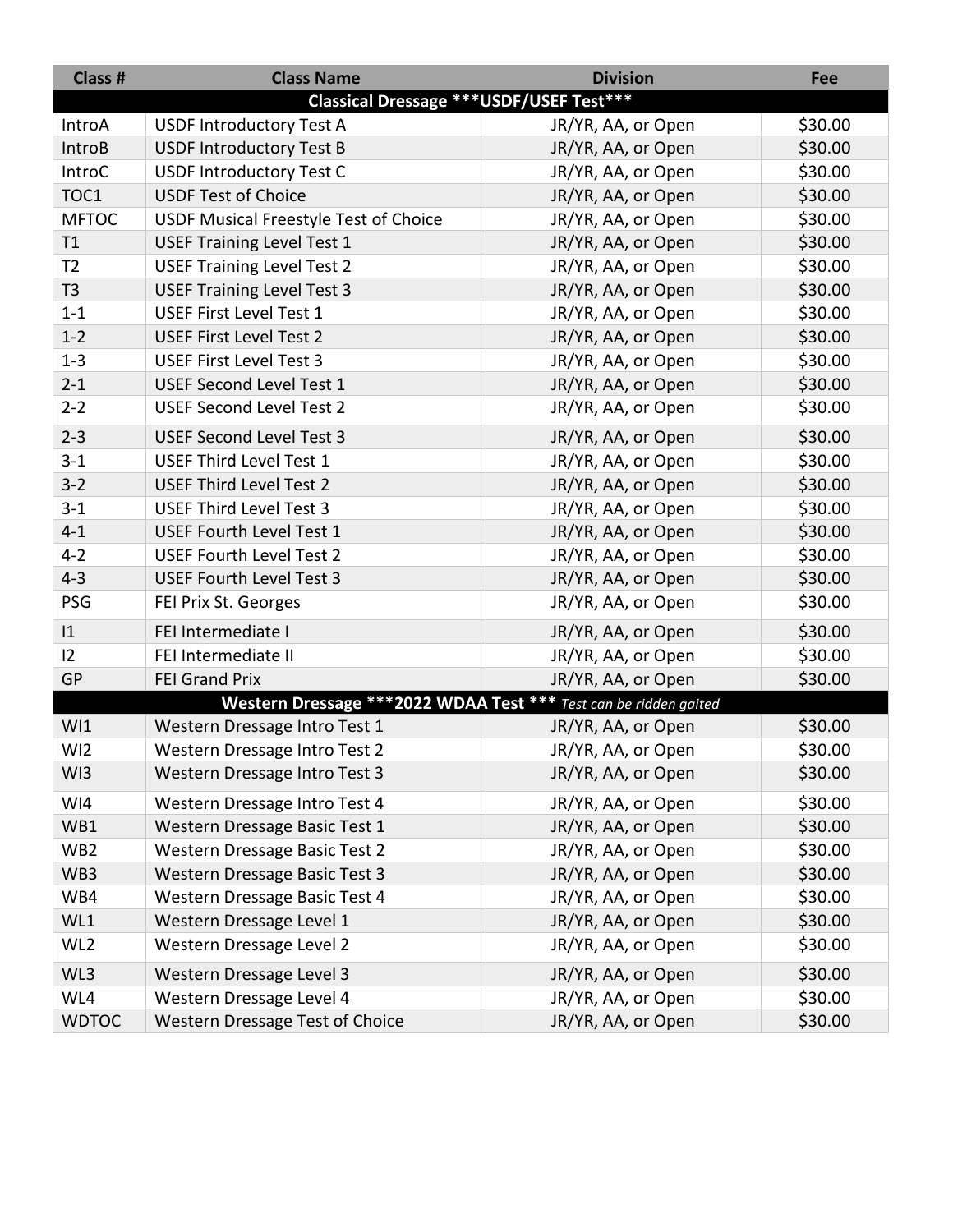| Class #                             | <b>Class Name</b>                                        |                                          |                        |         |
|-------------------------------------|----------------------------------------------------------|------------------------------------------|------------------------|---------|
|                                     |                                                          | DSHB In-Hand Classes - \$15.00 per class |                        |         |
| F <sub>1</sub>                      | Fillies - under 4 years old                              |                                          |                        | \$15.00 |
| C1                                  | Colt/Gelding - under 4 years old                         |                                          |                        | \$15.00 |
| M1                                  | Mare - 4 Years and Older                                 |                                          |                        | \$15.00 |
| S <sub>1</sub>                      | Stallions/Geldings - 4 Years and Older                   |                                          |                        | \$15.00 |
|                                     |                                                          | <b>Combined Test</b>                     |                        |         |
| CT1                                 | Puddle Jumper                                            | <b>Ground Poles</b>                      | <b>USDF Intro A</b>    | \$50.00 |
| CT <sub>2</sub>                     | Pre-Amoeba                                               | 12" Cross Rails                          | <b>USDF Intro A</b>    | \$50.00 |
| CT <sub>3</sub>                     | Amoeba                                                   | 18''                                     | <b>USDF Intro B</b>    | \$50.00 |
| CT4                                 | Tadpole                                                  | 2'                                       | <b>USDF Intro C</b>    | \$50.00 |
| CT5                                 | <b>Bullfrog</b>                                          | 2'4''                                    | USEA Beg. Novice - A   | \$50.00 |
| CT <sub>6</sub>                     | <b>Beginner Novice</b>                                   | 2'7''                                    | USEA Beg. Novice $- B$ | \$50.00 |
| CT7                                 | <b>Novice</b>                                            | 2'7''                                    | <b>USEA Novice A</b>   | \$50.00 |
| CT8                                 | Novice Test B                                            | 2'7''                                    | <b>USEA Novice B</b>   | \$50.00 |
| CT <sub>9</sub>                     | <b>Training Division</b>                                 | 3'3''                                    | <b>USEA Training A</b> | \$50.00 |
| CT10                                | Preliminary                                              | 3'7''                                    | USEA Prelim - Test A   | \$50.00 |
| CT11                                | Intermediate                                             | 3'11''                                   | USEA Intermediate - A  | \$50.00 |
| <b>Show Jumping</b>                 |                                                          |                                          |                        |         |
| <b>SJGP</b>                         | <b>Ground Poles</b>                                      | Course A                                 | Course B               | \$30.00 |
| <b>SJCR</b>                         | 12" Cross Rails                                          | Course A                                 | Course B               | \$30.00 |
| <b>SJ18</b>                         | 18" Rails                                                | Course A                                 | Course B               | \$30.00 |
| SJ <sub>2</sub>                     | 2' Rails                                                 | Course A                                 | Course B               | \$30.00 |
| <b>SJ23</b>                         | 2'3" Rails                                               | Course A                                 | Course B               | \$30.00 |
| <b>SJ26</b>                         | 2'6" Rails                                               | Course A                                 | Course B               | \$30.00 |
| <b>SJ29</b>                         | 2'9" Rails                                               | Course A                                 | Course B               | \$30.00 |
| SJ3                                 | 3' Rails                                                 | Course A                                 | Course B               | \$30.00 |
| <b>Flat Classes and Fun Classes</b> |                                                          |                                          |                        |         |
| H1                                  | Halter - Mares                                           |                                          |                        | \$15.00 |
| H <sub>2</sub>                      | Halter - Stallions/Geldings                              |                                          |                        | \$15.00 |
| WJ1                                 | Western Flat Walk/Trot - Junior                          |                                          |                        | \$15.00 |
| <b>WA1</b>                          | Western Flat Walk/Trot - 18 +                            |                                          |                        | \$15.00 |
| WJ2                                 | Western Flat Walk/Trot/Canter - Junior                   |                                          |                        | \$15.00 |
| <b>WA2</b>                          | Western Flat Walk/Trot/Canter - 18+                      |                                          |                        | \$15.00 |
| EJ1                                 | English Flat Walk/Trot - Junior                          |                                          |                        | \$15.00 |
| EA1                                 | English Flat Walk/Trot - 18 +                            |                                          |                        | \$15.00 |
| EJ2                                 | English Flat Walk/Trot/Canter - Junior                   |                                          |                        | \$15.00 |
| EA <sub>2</sub>                     | English Flat Walk/Trot/Canter - 18+                      |                                          |                        | \$15.00 |
| L1                                  | Leadline Test A (walk only) - Riders under the age of 13 |                                          |                        | \$15.00 |
| L2                                  | Leadline Test B (walk/trot)- Riders under the age of 13  |                                          |                        | \$15.00 |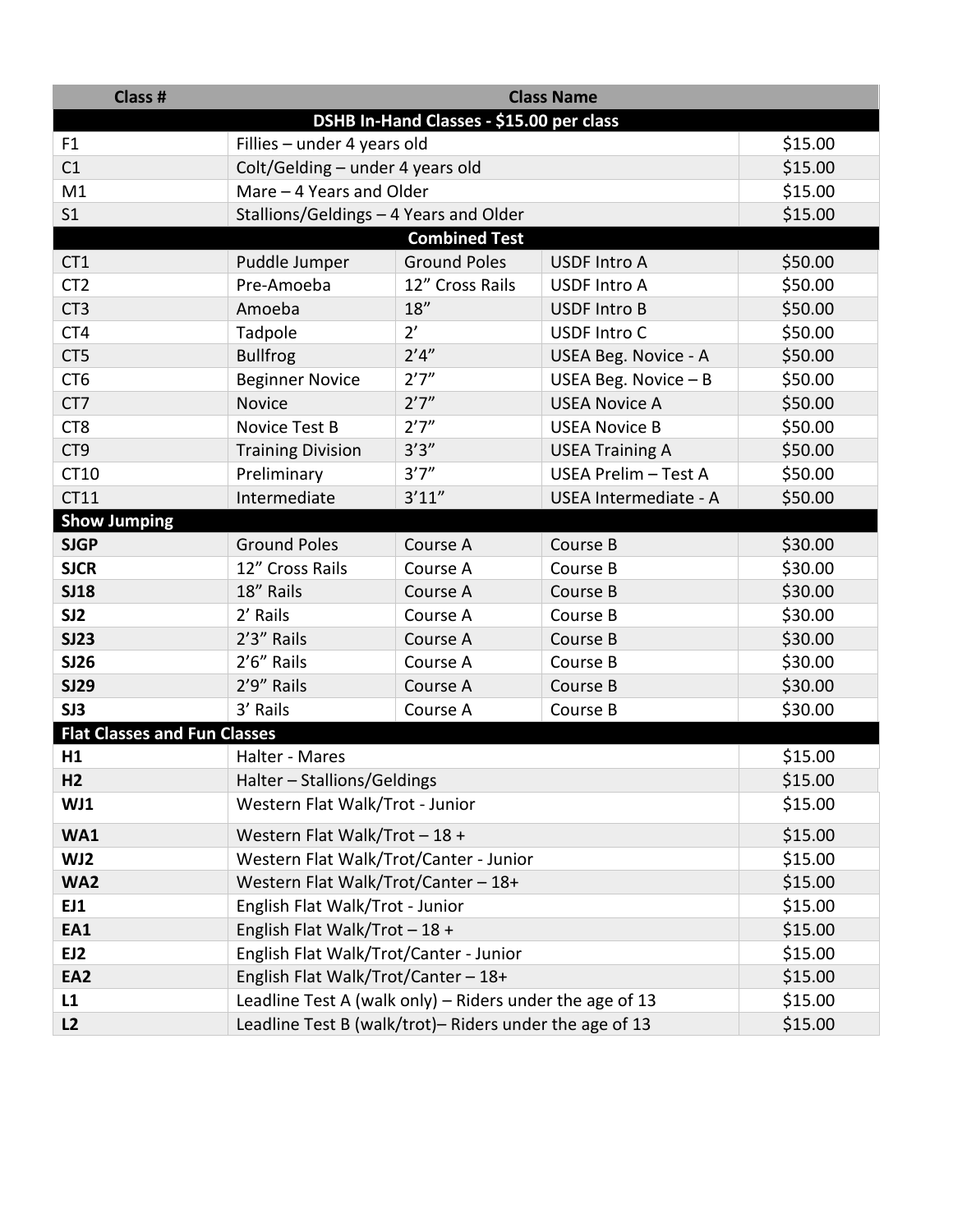## **Rules and Regulations**

**Recognition:** Western Dressage Association of America recognition number is **WDAA #:**.

**Ride Times:** Will be posted no later than 12:00pm on June 3, 2022 via showsecretary.com

Prizes: Ribbon's 1<sup>st</sup> -6<sup>th</sup> for all classes. High Point awards for (overall) high point Dressage, Western Dressage, and lowest point Combined Test.

**Attire:** Neat and tidy. Anyone mounted must wear protective headgear. Boots/shoes worn while riding anywhere on the competition grounds should have a distinguishable heel.

### **ASTM Hard Hats/Helmets required when mounted.**

**Arena:** Combined Test ridden in a 20m x 40m arena and scheduled first. Dressage classes will be ridden in 20m x 60m arena.

### **Office Fee/Processing Fee:** \$25.00 per horse

Late fee: \$10 per entry (entries submitted between May 24<sup>th</sup> through May 29<sup>th</sup>)

**Refunds:** Prior to closing date, full refund **MINUS OFFICE FEES and ONLINE convenience fees (if appliable)**. Show secretary must be notified prior to the closing date of the show. **No refunds after closing date.** If the show is cancelled due to hazardous weather, Act of God, accident, or emergency the show will be rescheduled or show fees can be applied to a future Florabama Chapter hosted show.

**Children/Pets:** Children must be supervised at all times. Dogs must be on leashes at all times while on show grounds.

**Stalls:** \$30.00 per night. *Shavings are available at \$8.00 per bag.*

**Entries:** All entries must include coggins, entry sheet, entry fees, and properly signed hold harmless waiver. Entries can be received at showsecretary.com or mailed to Susan Peacock 837 Glenlake Dr. Edmond, OK 73013. Payment must be included when entries are submitted. Check made payable to Florabama DSDCTA. Credit card payments made through [https://www.showsecretary.com](https://www.showsecretary.com/) (3.5% online convenience fee is applied to online entries).

### **Show management reserves the right to limit entries, add or divide classes, or make any changes deemed necessary. Entries will be accepted on a FIRST COME, FIRST SERVE basis.**

**Entries and Payments:** Payment must be included when entries are submitted. Check made payable to Florabama DSDCTA. Credit card payments made through schowsecretary.com.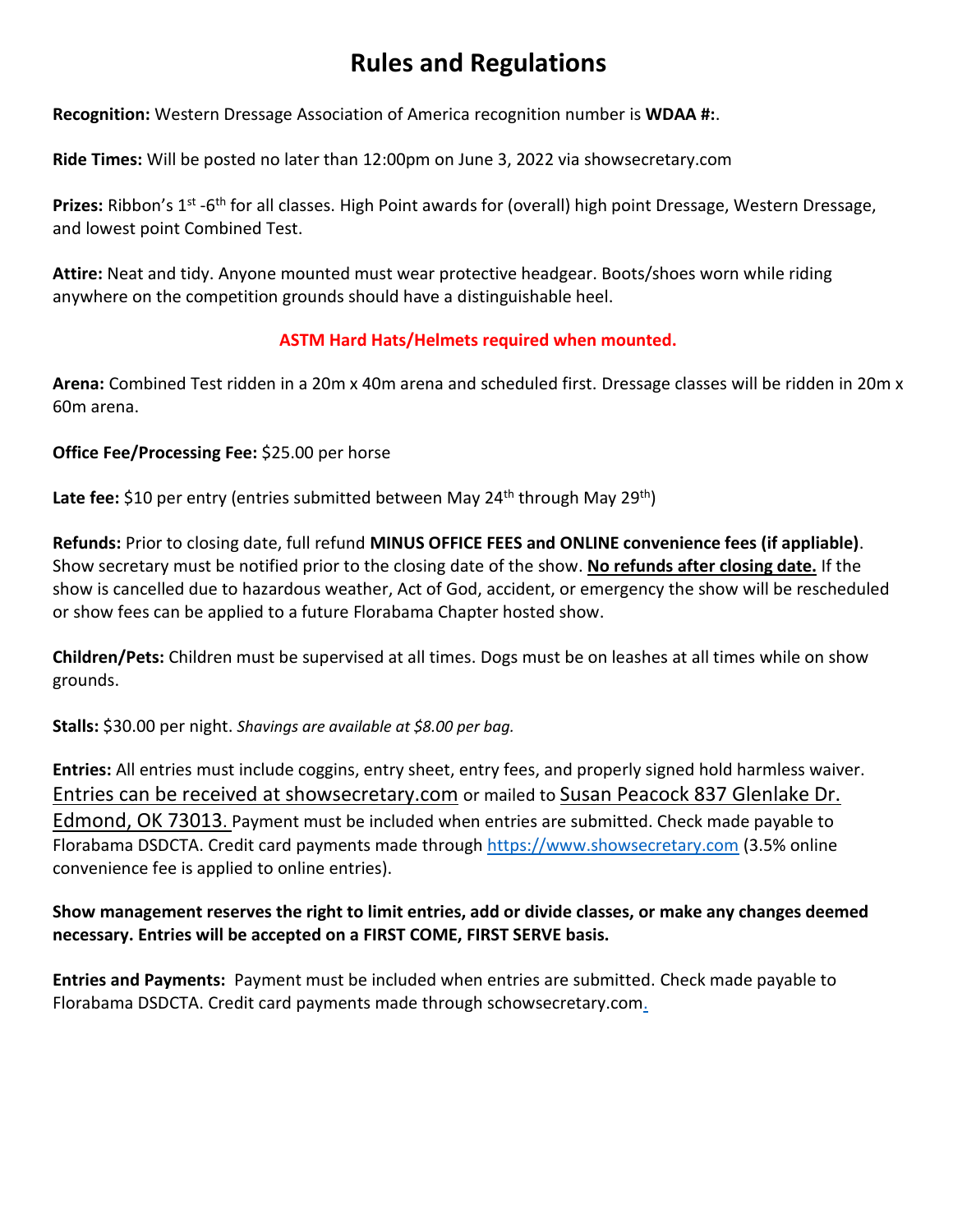## Florabama DSDCTA's Dressage and Combined Test Schooling Show **June 4, 2022**

## **One horse per entry form.**

## Entries can be received online at showsecretary.com

Mail entries to Susan Peacock 837 Glenlake Dr. Edmond, OK 73013

| <b>Rider:</b>   | USDF#<br><b>If Applicable</b> |       |    |      |
|-----------------|-------------------------------|-------|----|------|
| <b>Address:</b> | WDAA#<br><b>If Applicable</b> |       |    |      |
| Phone:          | Please<br><b>Select</b>       | JR/YR | AA | Open |
| Email:          | one:                          | DOB:  |    |      |

| <b>Horses Name:</b>            |               |                                  |                                                                                                                                                                                                                                    |     |                |
|--------------------------------|---------------|----------------------------------|------------------------------------------------------------------------------------------------------------------------------------------------------------------------------------------------------------------------------------|-----|----------------|
| Horses USDF # ***if applicable | <b>Breed:</b> | Color:                           | Sex:                                                                                                                                                                                                                               | Ht: | Age:           |
|                                |               |                                  |                                                                                                                                                                                                                                    |     |                |
| Class #                        |               | Class/Division/Level Description |                                                                                                                                                                                                                                    |     | Fee            |
|                                |               |                                  |                                                                                                                                                                                                                                    |     |                |
|                                |               |                                  |                                                                                                                                                                                                                                    |     |                |
|                                |               |                                  |                                                                                                                                                                                                                                    |     |                |
|                                |               |                                  |                                                                                                                                                                                                                                    |     |                |
|                                |               |                                  |                                                                                                                                                                                                                                    |     |                |
|                                |               |                                  |                                                                                                                                                                                                                                    |     |                |
|                                |               |                                  | <b>Subtotal of Class Fees</b>                                                                                                                                                                                                      |     |                |
|                                |               |                                  | $\bullet$ contracts to the contract of the contract of the contract of the contract of the contract of the contract of the contract of the contract of the contract of the contract of the contract of the contract of the contrac |     | $\blacksquare$ |

|                           | <b>Office Fee/Processing Fee</b>                                                                                           | \$25.00 |
|---------------------------|----------------------------------------------------------------------------------------------------------------------------|---------|
| <b>Please Select one:</b> | Day Stalls \$30.00 (Sat only)<br>Weekend Stalls \$60.00 (Fri-Sat)<br>Haul In Fee \$15.00<br>Shavings $$8.00 x$<br>$bags =$ |         |
|                           | Schooling/Non-Competing Horse(s)                                                                                           |         |
|                           | # of Horses X \$15.00 =                                                                                                    |         |
|                           | Late Fee \$15.00 (entries sent after May 24, 2021)                                                                         |         |
|                           | Total:                                                                                                                     |         |

Entries can be received online at showsecretary.com

Mail entries to Susan Peacock 837 Glenlake Dr. Edmond, OK 73013

Online payments at [showsecretary.com](https://www.showsecretary.com/Razor/Calendar/Details/979) or check made payable to Florabama DSDCTA